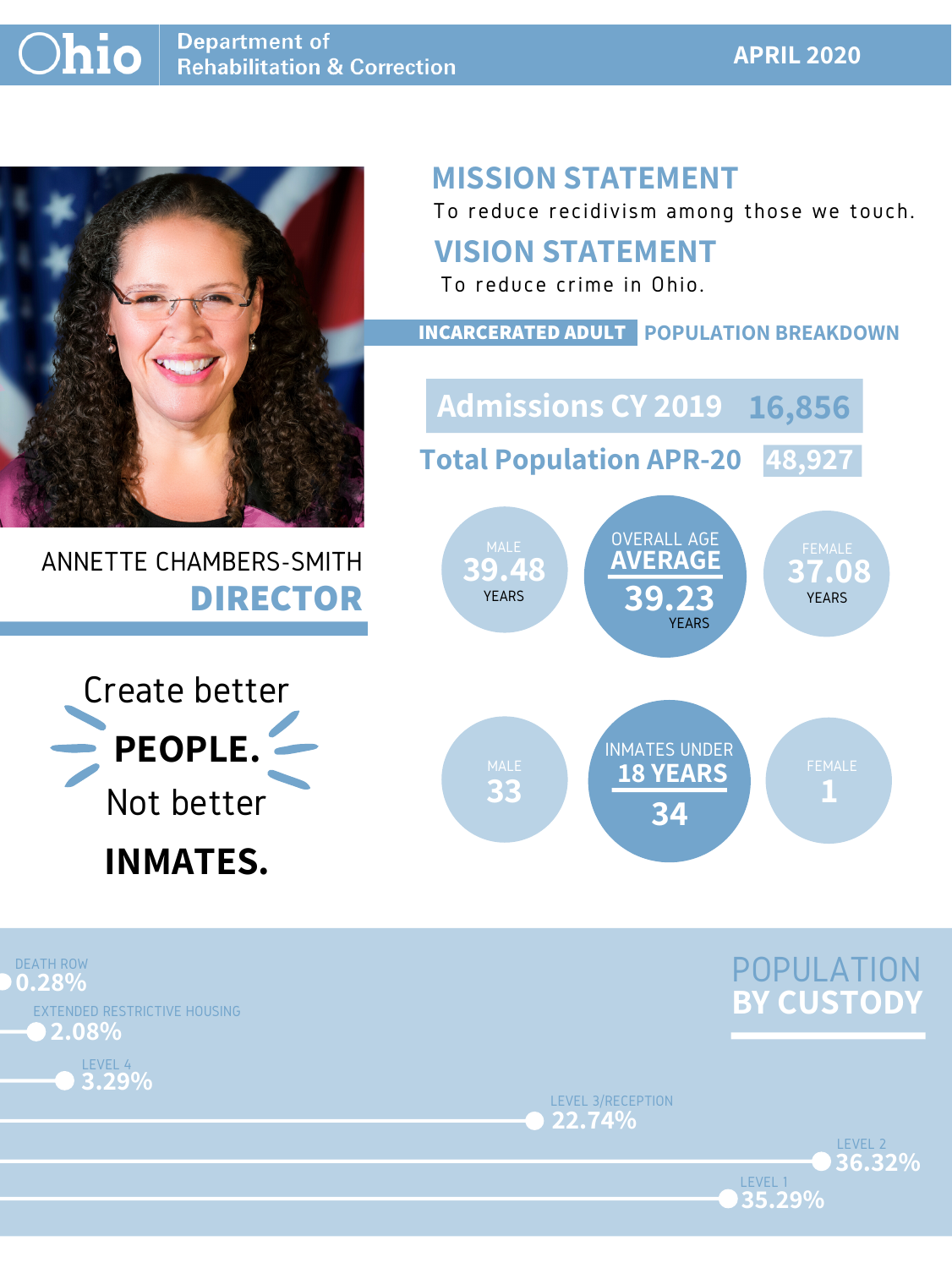

Black 21,784 White 25,467





## INMATE RELEASES

| Total FY 2019                              | 22,161 |
|--------------------------------------------|--------|
| <b>Releases to Supervision</b>             | 16,486 |
| To Parole                                  | 263    |
| To Post Release Control                    | 10,250 |
| To Transitional Control/Treatment Transfer | 3,990  |
| To Judicial Release                        | 1,983  |
| <b>Releases Without Supervision</b>        | 5,382  |
| Miscellaneous Releases                     | 22     |
| *Excludes Deaths                           |        |



Executions Since February 1999 Executions Calendar Year to Date **0 56**

### **Monthly Community Supervision Count**

| <b>Community Control</b>    | 5,176         |
|-----------------------------|---------------|
| <b>Interstate Compact</b>   | 3,924         |
| <b>Intervention in Lieu</b> | 743           |
| <b>Judicial Release</b>     | 794           |
| <b>PRC/Parole</b>           | <u>21,195</u> |

# Total Corrections Officers (CO) **6,655**

## **Staff Profile** Total Staff **12,272**

Inmate To Correction Officer Ratio **6.6:1**

Total Parole Officers (PO)

**491**